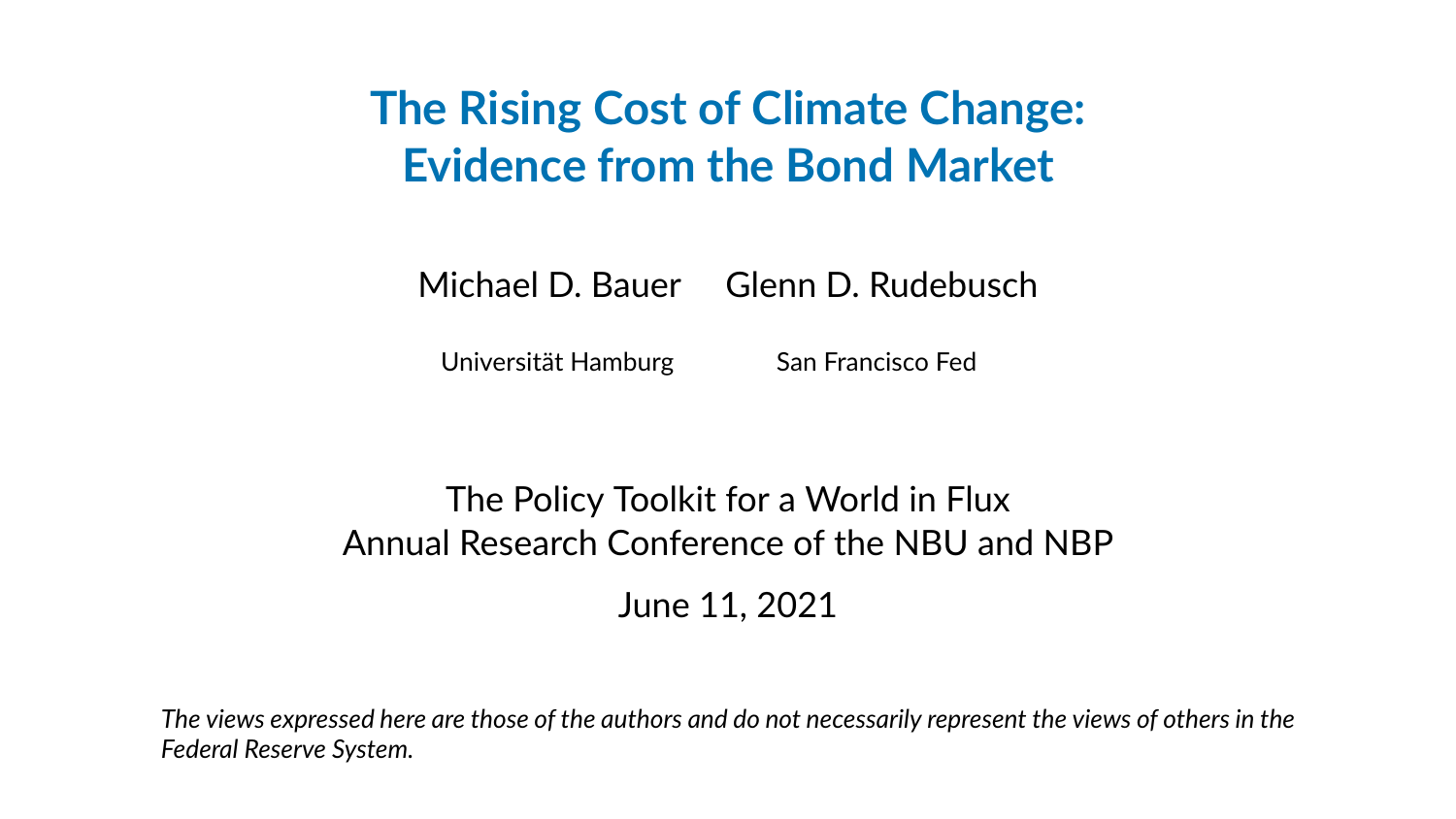### **Social discounting and the economics of climate change**

- GHG emissions cause long-lasting damages far into the future, therefore *social discounting* plays central role for cost-benefit analysis
	- Compare near-term costs of climate change mitigation to present value of reduced future damages (social cost of carbon, SCC)
- *Level* of social discount rate (SDR) has enormous impact on present values
- *Term structure* of SDRs is needed for different horizons
- Vast literature on social discounting and climate change.
	- Reviews by Arrow et al. (1996, 2014), Gollier (2013), Gollier and Hammitt (2014)
- Much disagreement remains about appropriate SDRs for assessing climate change damages and measuring SCC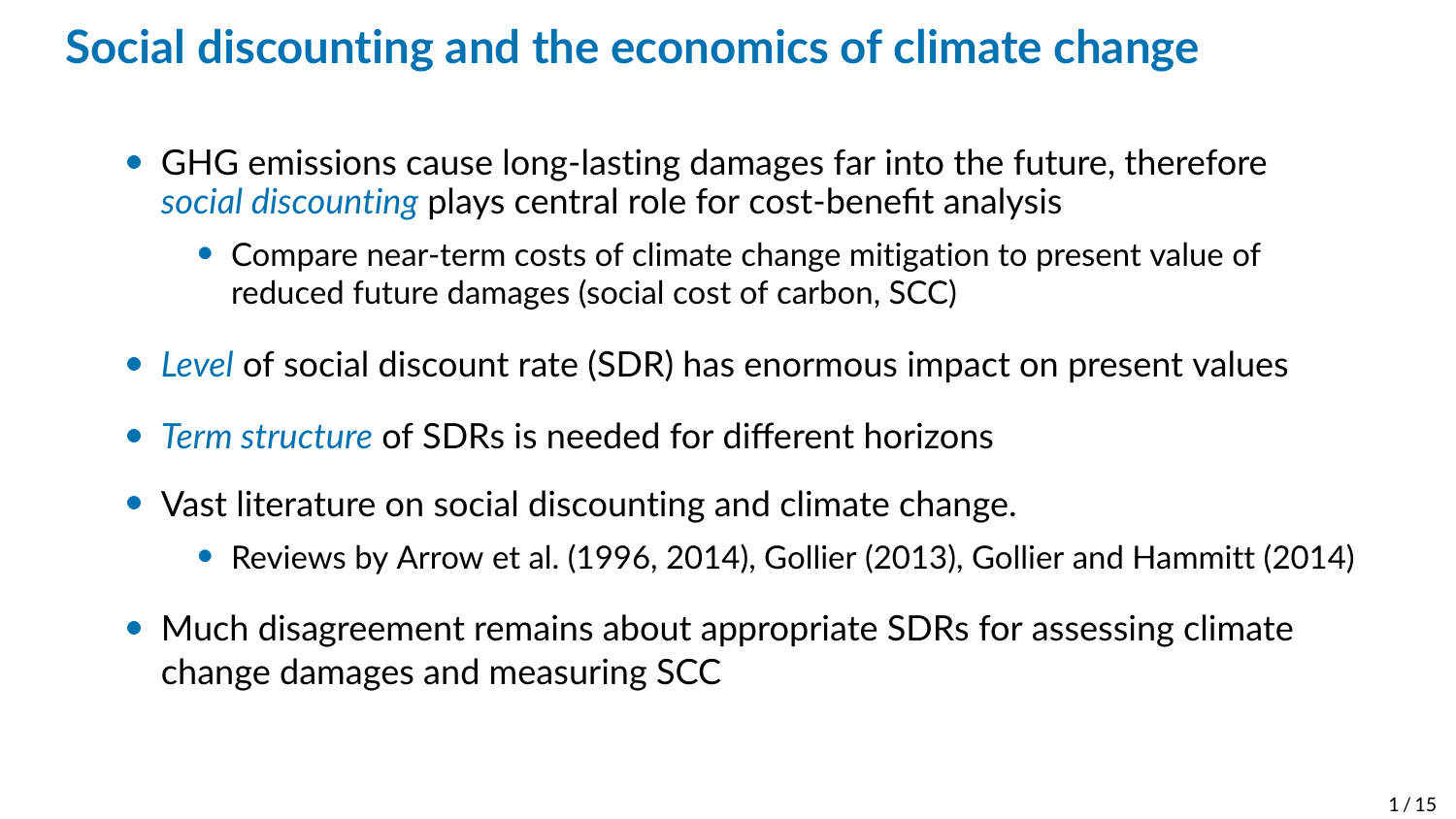### **Two approaches to social discounting**

#### Prescriptive approach: What SDR is optimal/fair/ethical?

- *Normative analysis* based on social welfare, theory (Ramsey rule), judgments
- Example: Stern Review (2007) used a normative SDR  $\approx$  1.4%

Descriptive approach: What are observed real returns in financial markets?

- *Positive analysis*: financial returns reflect preferences, intertemporal trade-offs
- Nordhaus (2007): "normatively acceptable real interest rates prescribed by philosophers, economists, or the British government are irrelevant to determining the appropriate discount rate"—instead use "real real interest rate"
- Example: Nordhaus generally uses a real return of 4%.

Descriptive SDRs tend to be *significantly higher* than prescriptive SDRs.

• 2 percentage points higher in survey of experts (Drupp et al., 2018).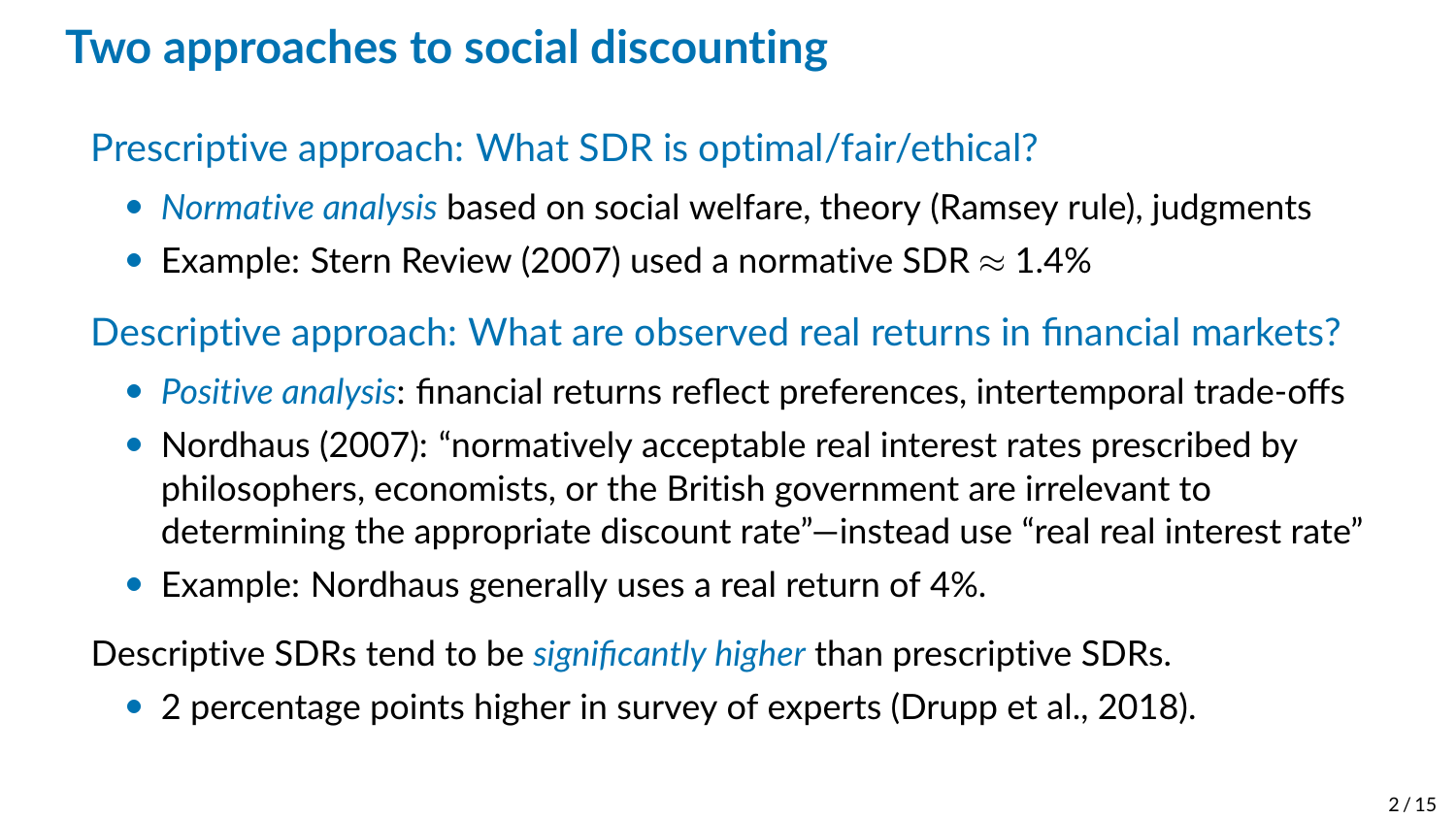## **This paper: new descriptive approach based on macro-finance**

- Show that equilibrium/steady-state real interest rate,  $r_t^*$ , anchors term structure of SDRs (level factor)
	- Consensus in macro-finance literature: pronounced decline in  $r_{t}^{*}$
- $\bullet$  Incorporate  $r_{t}^*$  into empirical time series model for risk-free SDRs
	- Shifting-endpoint model for Treasury yields to estimate  $r_t^*$  and infer unobservable long-run SDRs
	- Estimated decline in  $r_t^*$  about 1-2 p.p. in recent decades
	- Lower r ∗ t implies substantial *downward shift* in term structure of SDRs
- Social cost of carbon at least doubles
- Bridging the gap: new descriptive SDRs aligned with low normative SDRs
- Our results strengthen the case for immediate, strong mitigation policy.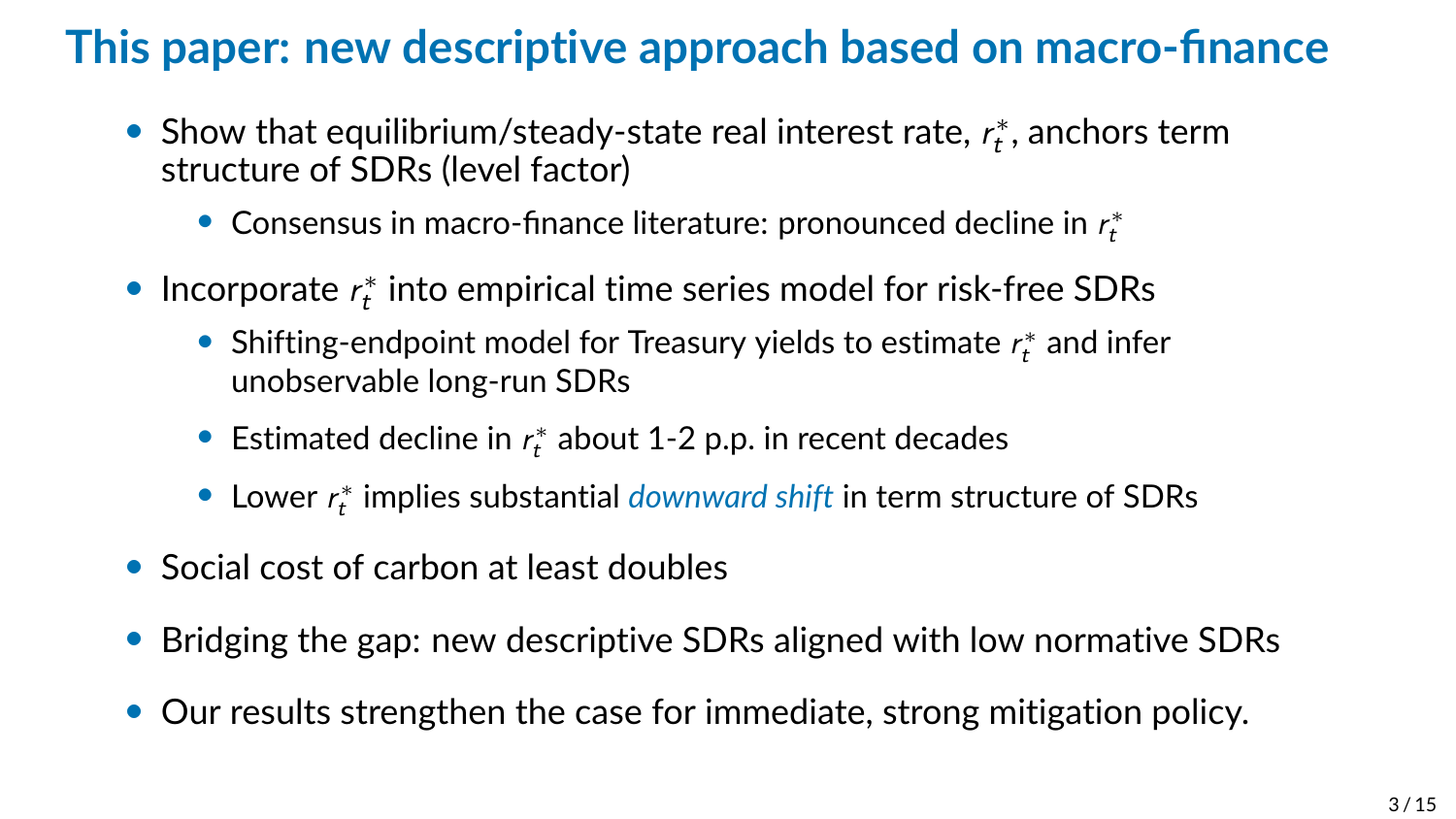#### **Related literature**

- Macro-finance theory and estimates of  $r_t^*$ 
	- Laubach and Williams (2016), Caballero et al. (2017), Del Negro et al. (2017), Christensen and Rudebusch (2019), Bauer and Rudebusch (2020), and others
- Descriptive/empirical SDRs
	- Newell and Pizer (2003), Groom et al. (2007), Gollier et al. (2008), Hepburn et al. (2009), Freeman et al. (2015), Newell, Pizer, Prest (2020), and others
	- "Econometric expected net present value" approach (Freeman and Groom, 2016)
	- Generally assume constant long-run mean  $r^*$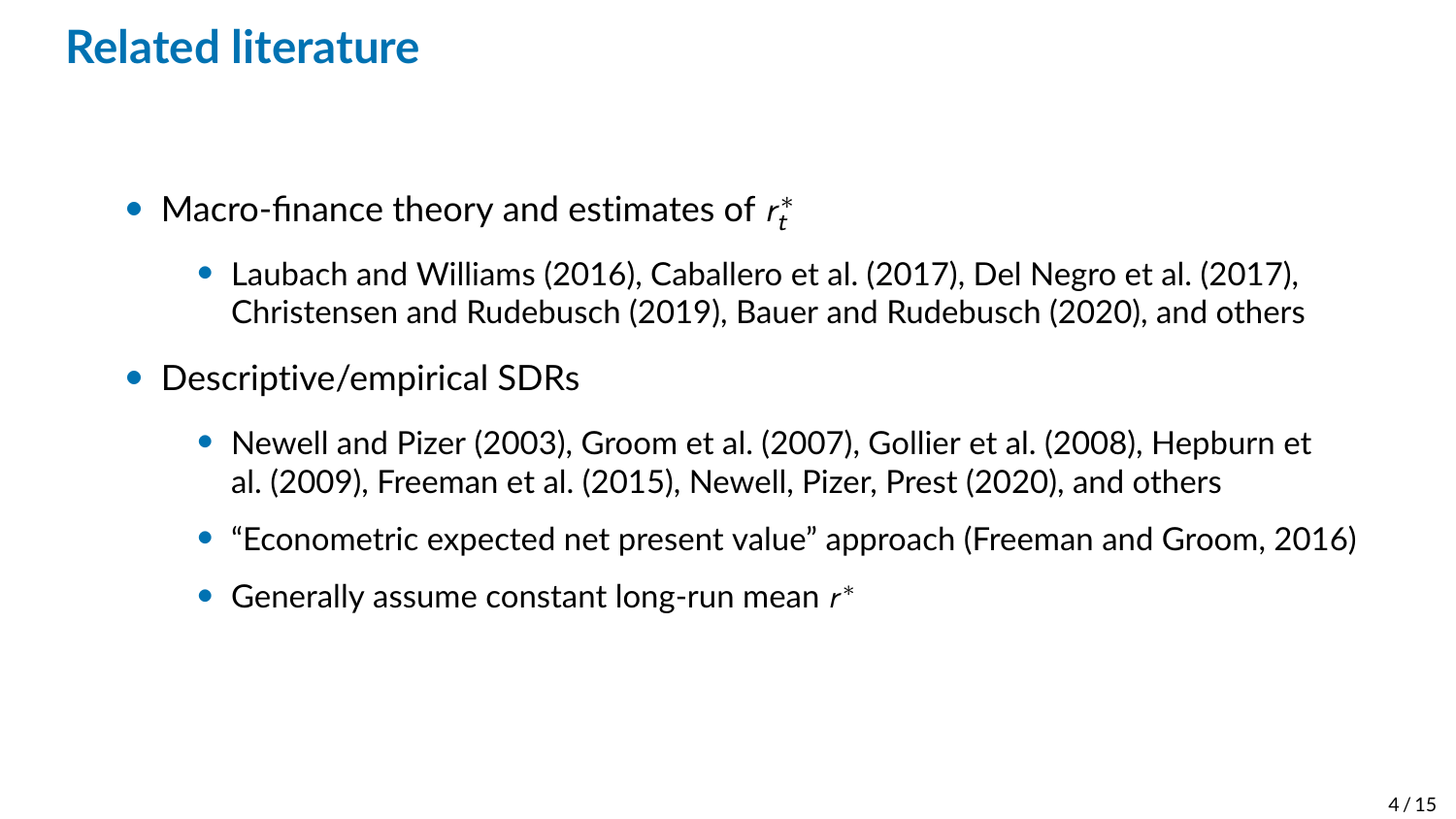#### **Our focus on risk-free SDRs**

- Risk-free SDRs appropriate for discounting:
	- Certain future payoffs
	- Uncertain but riskless payoffs—no systematic risk, i.e., no correlation with marginal utility/wealth/growth
	- Certainty-equivalent payoffs—expected payoffs that have been adjusted to account for risk characteristics ("risk-neutral" expectations)
- Risk-adjusted SDRs problematic
	- *Climate beta* (correlation of future damages with marginal utility) unknown, estimates range from unity (Dietz, Gollier, Kessler, 2017) to negative (Giglio et al. , 2018; Daniel, Litterman, Wagner, 2019; Lemoine, 2020)
- Risk-free SDRs are an important benchmark in social discounting, required as first step for calculation of risk-adjusted SDRs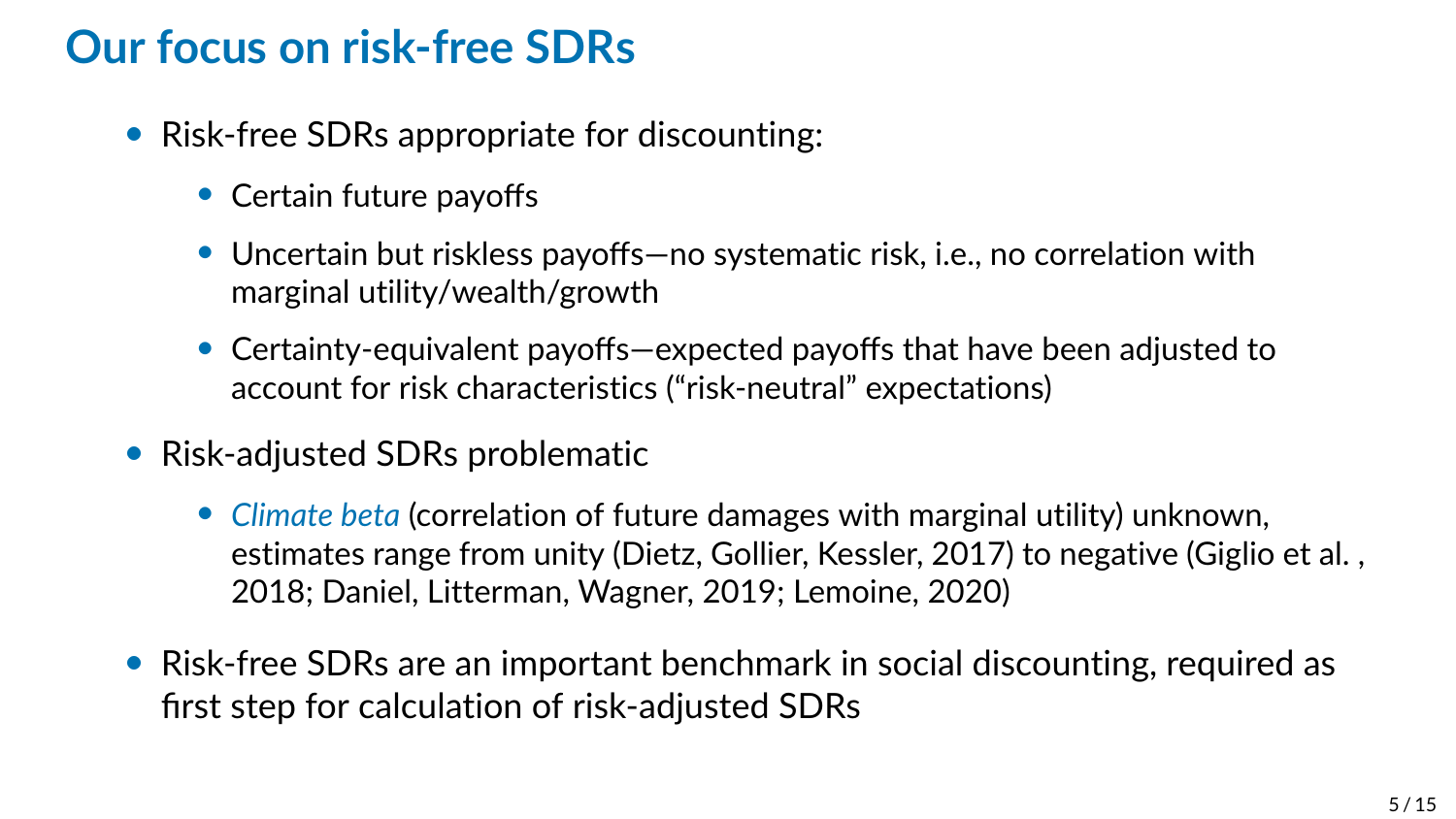### **The anchor for all social discount rates**

Define  $r_t^*$  as the equilibrium/long-run level of real short rate,  $r_t$ :

$$
r_t^* = \lim_{h \to \infty} E_t r_{t+h}.
$$

r ∗ <sup>t</sup> determines the *level of the term structure* of discount rates:

$$
y_t^{(n)} = r_t^* + \frac{1}{n} \sum_{j=0}^{n-1} E_t \tilde{r}_{t+j} + z_t^{(n)}
$$

 $\tilde{r}_t = r_t - r_t^*$  cyclical component of short rate,  $z_t^{(n)}$  negative convexity term

- All SDRs move one-for-one with  $r_t^*$ .
- Short-run SDRs are affected by current rates.
- Long-run SDRs are lowered by convexity (Weitzman effect).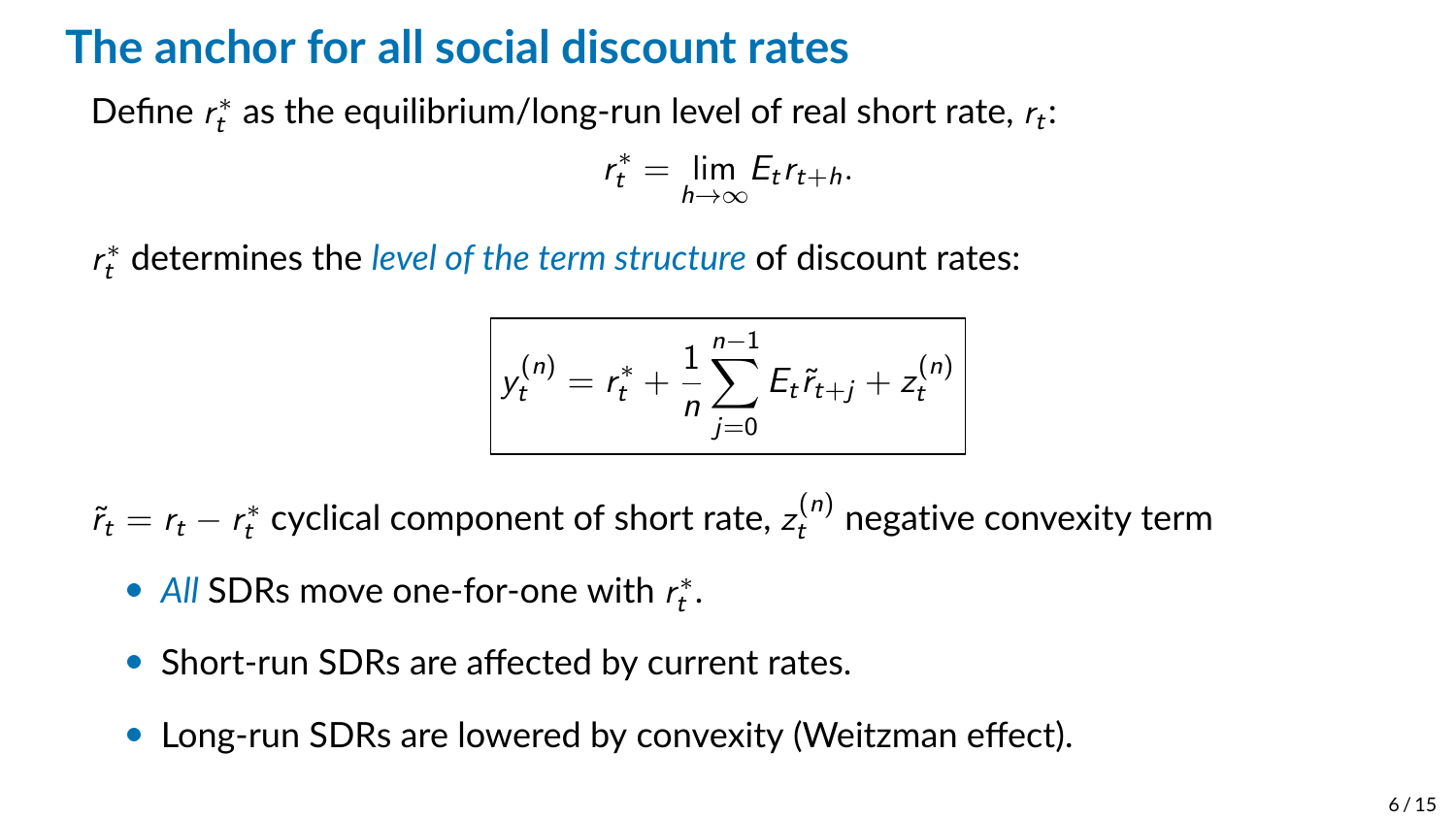# Estimates show  $r_t^*$  has declined in recent decades

| Source of estimate               | 1990s |     | 2010s Change |
|----------------------------------|-------|-----|--------------|
| Del Negro et al. (2017)          | 2.3   | 1.1 | $-1.2$       |
| Johannsen and Mertens (2016)     | 1.4   | 0.7 | $-0.7$       |
| Laubach and Williams (2016)      | 2.8   | 0.3 | $-2.5$       |
| Kiley (2015)                     | 1.6   | 0.7 | $-0.9$       |
| Christensen and Rudebusch (2019) | 2.1   | 0.6 | $-1.5$       |
| UC model, 1y rate                | 1.7   | 0 7 | $-0.9$       |
| Mean                             |       |     | -1.3         |

Estimates of  $r_{t}^{*}$ , decadal averages. Christensen-Rudebusch estimate, based on TIPS yields, starts in 1998.

Figure with r<sup>\*</sup> estimates **DEPA** [Updated Christensen-Rudebusch estimate](#page-20-0)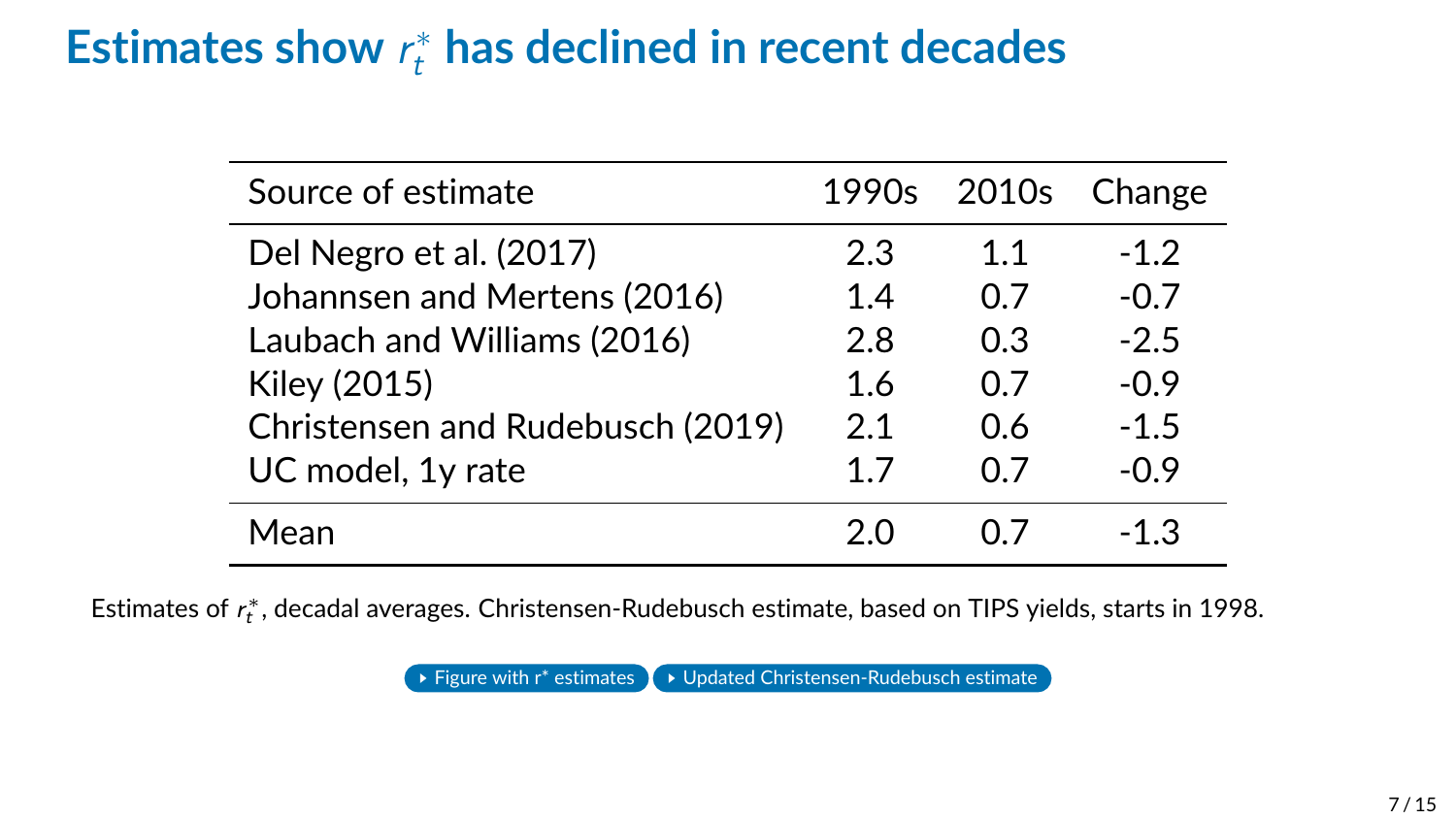#### **Time series model for SDR with long-run trend**

Unobserved-components (UC) model:

$$
r_t = r_t^* + \tilde{r}_t
$$
  
\n
$$
r_t^* = r_{t-1}^* + u_t, \qquad u_t \sim N(0, \sigma_u^2)
$$
  
\n
$$
\tilde{r}_t = \phi \tilde{r}_{t-1} + v_t, \qquad u_t \sim N(0, \sigma_v^2)
$$

• Use annual data on one-year or ten-year real rate proxy  $r_t$ 

- Difference between Treasury yield and survey-based inflation expectations
- Bayesian estimation using MCMC sampler
	- $\bullet$  Tight prior on  $\sigma^2_u$  to avoid overly volatile  $\iota_t^*$ . (Other priors uninformative.)

Model provides new estimates of  $r_{t}^{\ast}$  and of term structure of risk-free SDRs, based on *time series of real interest rate*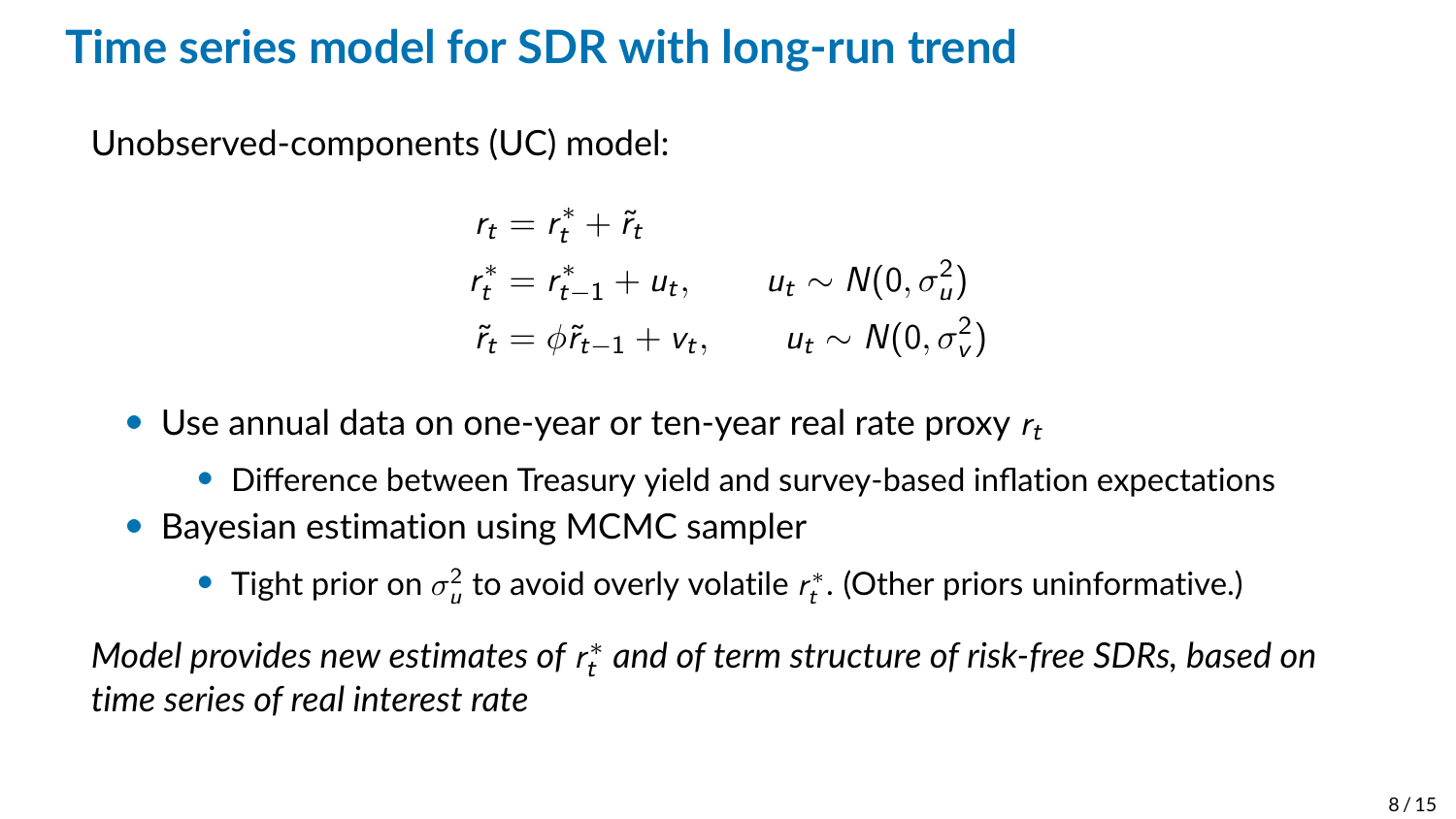#### **New estimates of equilibrium real rate** r ∗ t

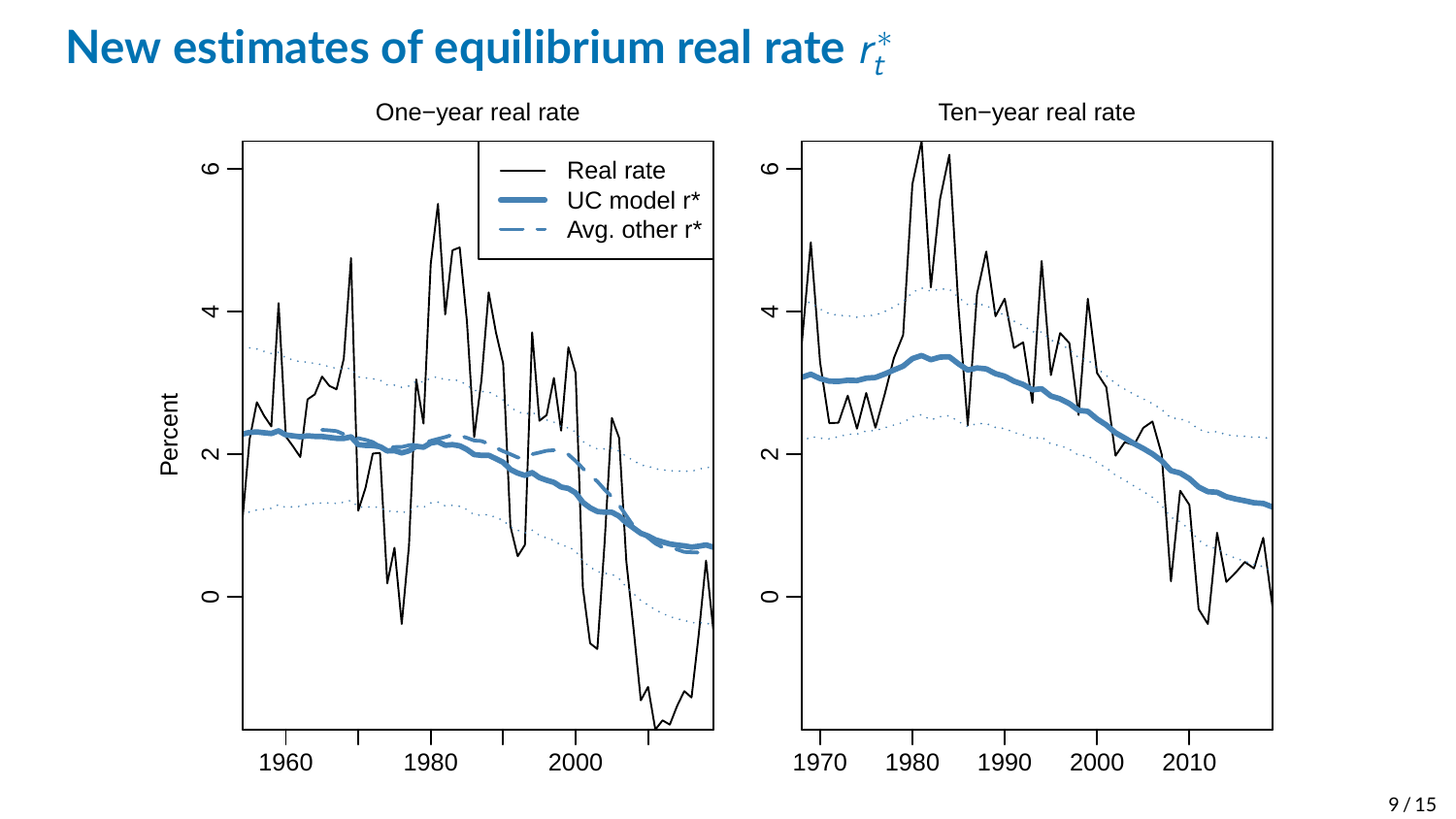# Estimates of  $r_t^*$  declined substantially for all of our models

|                    | One-year rate |     |                                   | Ten-year rate |     |        |
|--------------------|---------------|-----|-----------------------------------|---------------|-----|--------|
| Model              |               |     | 1990 2019 Change 1990 2019 Change |               |     |        |
| UC model           | 19            | 07  | $-12$                             | 3.1           | 1.3 | $-1.8$ |
| AR model, break    | 2.8           | 0.5 | $-2.2$                            | 3.9           | 1.9 | $-1.9$ |
| AR model, learning | 2.8           | 1.3 | $-1.5$                            | 39            | 24  | $-1.5$ |

Simple AR(3) models that extend Newell and Pizer (2003) to shifting long-mean:

- Structural break in mean in 1990
- Learning about mean using EWMA (following Piazzesi and Schneider, 2007, etc.),

$$
r_t^* = \left(\sum_{j=0}^t \alpha^j\right)^{-1} \sum_{j=0}^t \alpha^j r_t, \quad \alpha = 0.98
$$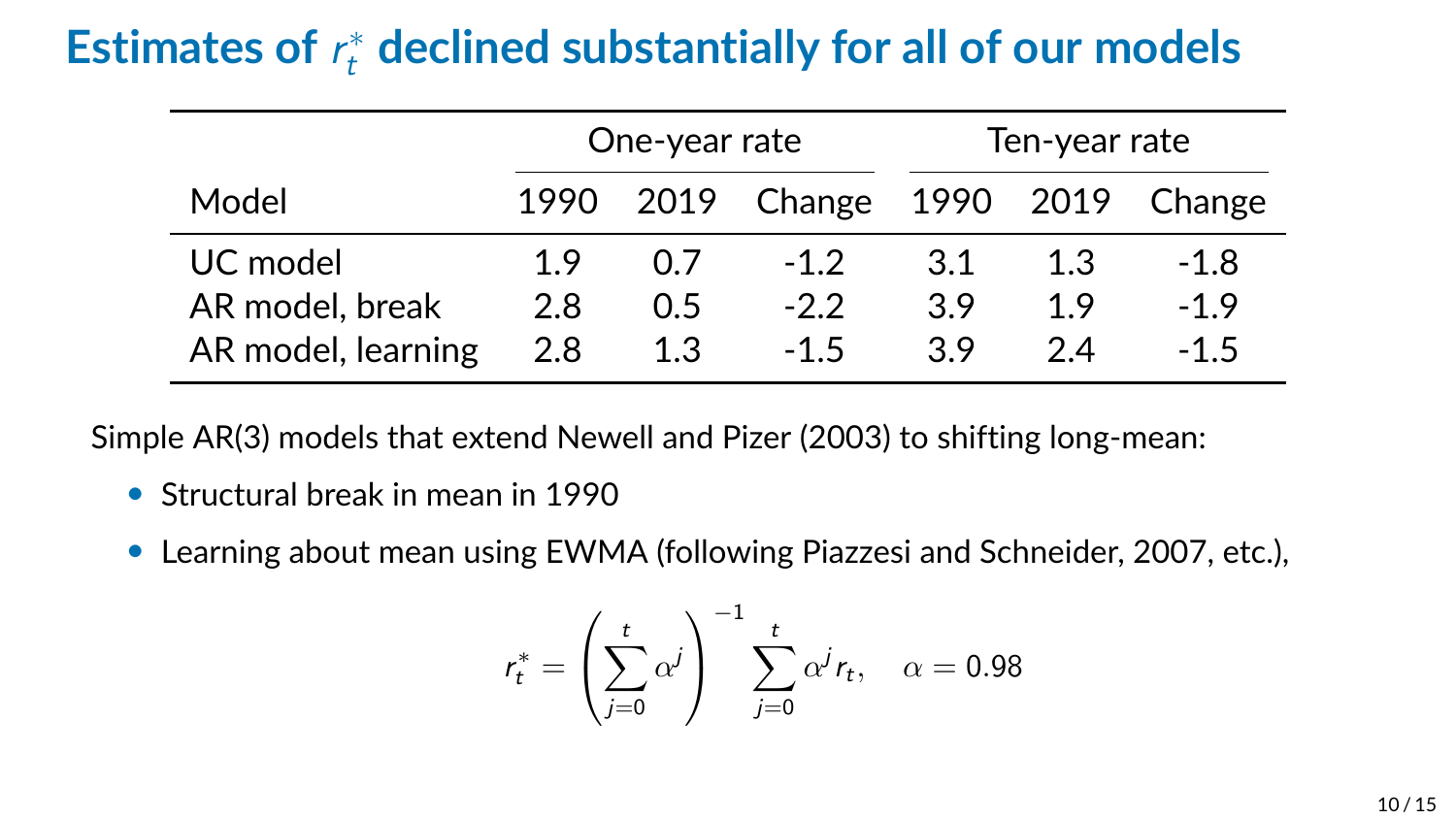## **Calculating the implied term structure of SDRs**

- Calculate model-implied term structure at  $t = 1990$  and  $t = 2019$ to quantify shift in SDRs due to lower  $r_{t}^{\ast}$
- Use expectations hypothesis to obtain SDRs from short rate dynamics
- Simulation approach to solve for bond prices/long rates:
	- 1. Draw from parameters and  $r_t^*$
	- 2. Simulate 50,000 paths of state variables
	- 3. Calculate effective real short rate using *shadow rate* specification to rule out negative SDRs:  $r_t = \max(0, r_t^* + \tilde{r}_t)$
	- 4. Calculate term structure of SDRs:

$$
y_t^{(n)} = -\frac{1}{n} \log E_t \left[ \exp \left( -\sum_{j=0}^{n-1} r_{t+j} \right) \right]
$$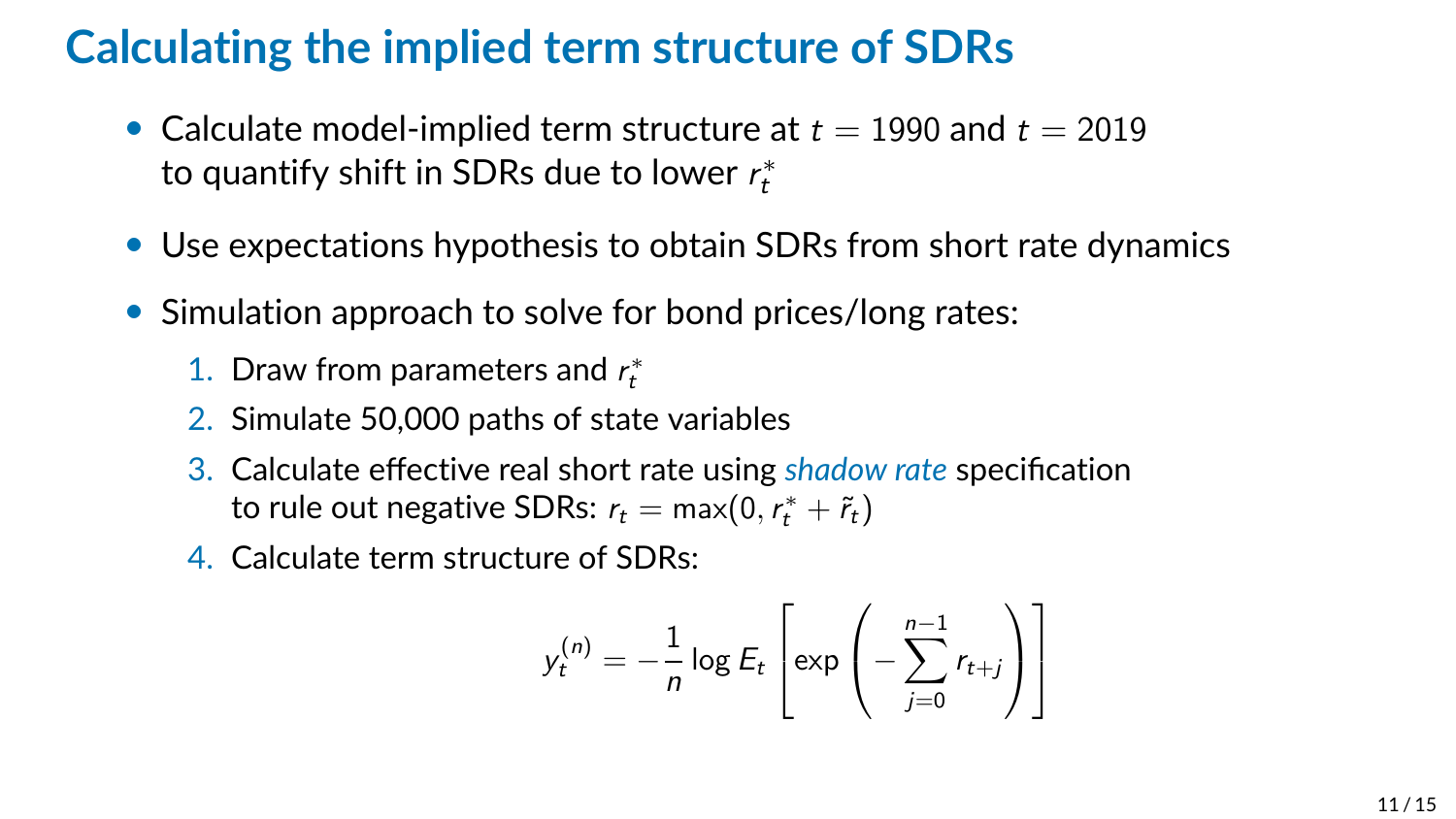#### **Term structure of SDRs has shifted down**



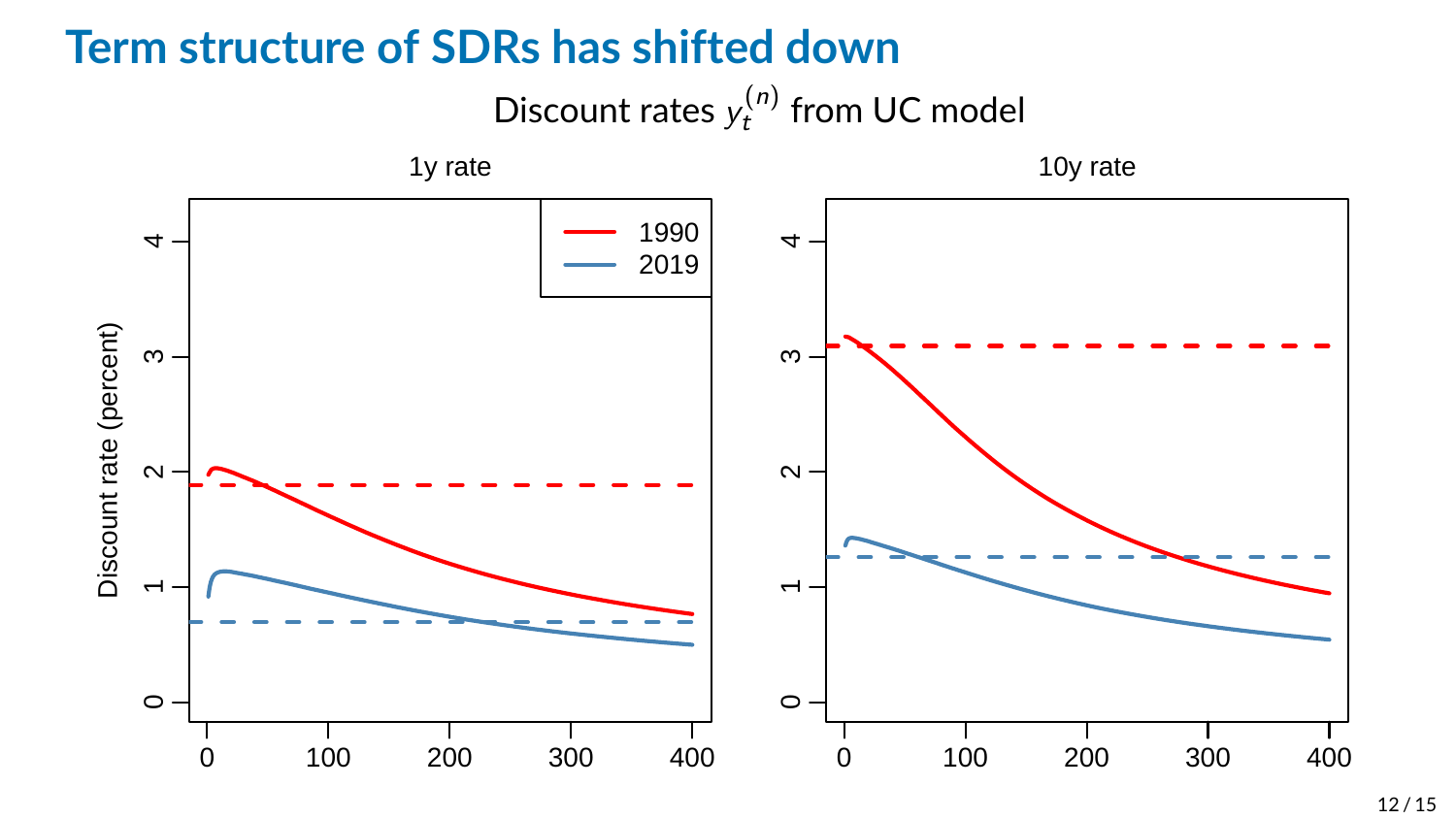## **The Social Cost of Carbon (SCC)**

SCC is present value of future damages,  $MD_{t+n}$ , from one additional ton of CO<sub>2</sub>:

$$
\mathsf{SCC}_t = \sum_{n=0}^{\infty} \exp\left(-n \cdot y_t^{(n)}\right) E_t(MD_{t+n})
$$

Two ingredients required to calculate SCC:

- **1. Term structure of discount rates**  $y_t^{(n)}$ t
	- Use model-based term structures from 1990 and 2019 to assess how lower  $r_t^*$ affects SCC

#### **2. Future marginal damages**  $MD_{t+n}$

- Take as given: use estimates from Integrated Assessment Models (IAMs)
- Updated DICE models that account for recent advances in climate science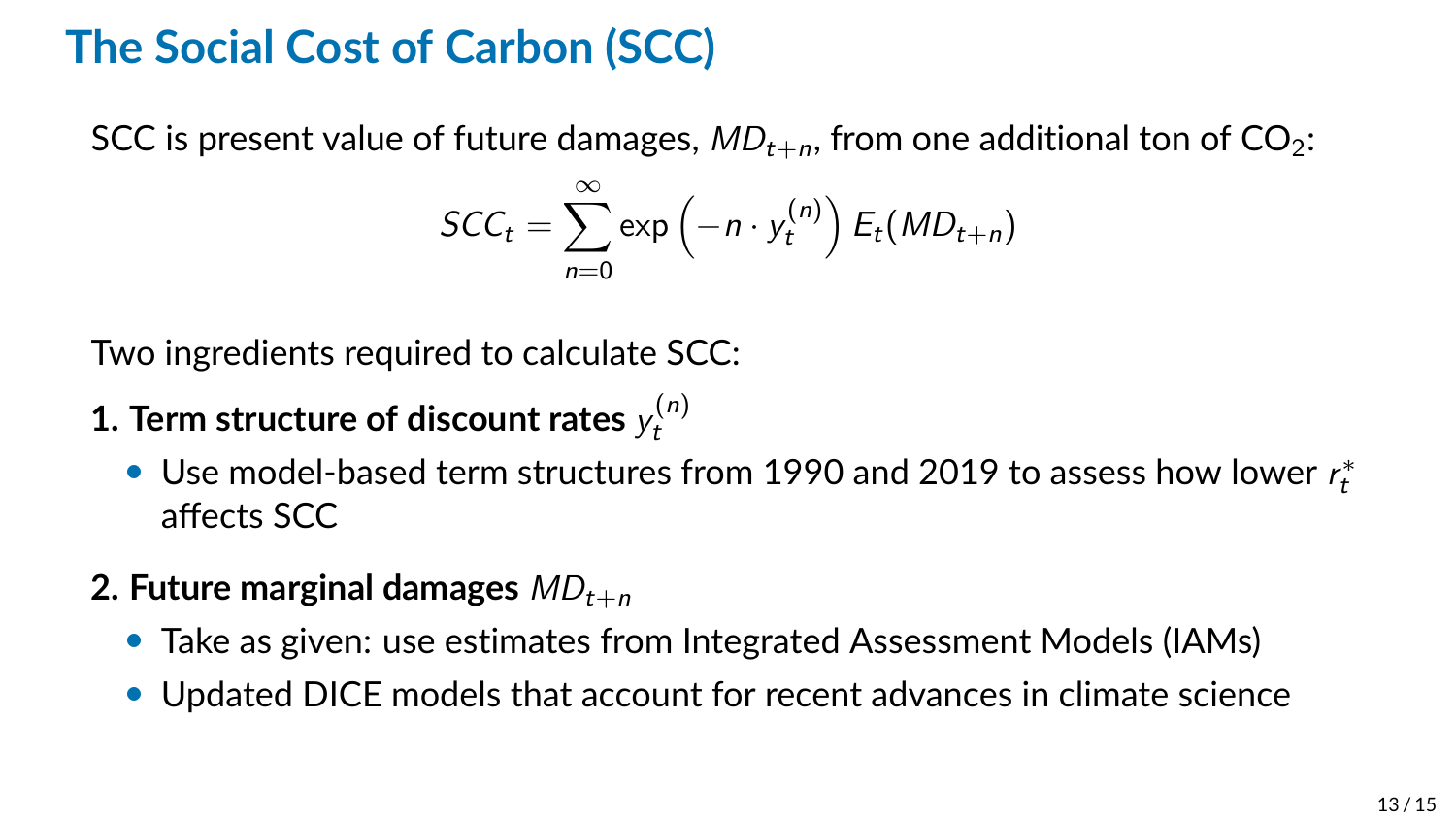#### **Our lower empirical SDRs boost social cost of carbon**

| <b>ESUMARY</b> OF <b>EVIS SCC</b> (CONSTANT $\psi$ per include ton or $C\mathcal{O}(n)$ |                 |       |       |          |  |  |  |  |
|-----------------------------------------------------------------------------------------|-----------------|-------|-------|----------|--|--|--|--|
| Model                                                                                   | Change in $r^*$ | 1990  | 2019  | % Change |  |  |  |  |
| DICE model of Hänsel et al. (2020)                                                      |                 |       |       |          |  |  |  |  |
| UC model, 1y rate                                                                       | $-1.2$          | 218.8 | 396.7 | 81%      |  |  |  |  |
| UC model, 10y rate                                                                      | $-1.8$          | 127.5 | 340.4 | 167%     |  |  |  |  |
| AR model, break, 1y rate                                                                | $-2.2$          | 107.8 | 422.4 | 292%     |  |  |  |  |
| AR model, break, 10y rate                                                               | $-1.9$          | 64.2  | 188.1 | 193%     |  |  |  |  |
| AR model, learning, 1y rate                                                             | $-1.5$          | 101.2 | 260.4 | 157%     |  |  |  |  |
| AR model, learning, 10y rate                                                            | $-1.5$          | 58.9  | 137.9 | 134%     |  |  |  |  |
| DICE model of Dietz et al. (2020)                                                       |                 |       |       |          |  |  |  |  |
| UC model, 1y rate                                                                       | $-1.2$          | 387.6 | 963.1 | 149%     |  |  |  |  |
| UC model, 10y rate                                                                      | $-1.8$          | 193.8 | 800.7 | 313%     |  |  |  |  |
| AR model, break, 1y rate                                                                | $-2.2$          | 61.3  | 886.0 | 1346%    |  |  |  |  |
| AR model, break, 10y rate                                                               | $-1.9$          | 32.4  | 175.7 | 443%     |  |  |  |  |
| AR model, learning, 1y rate                                                             | $-1.5$          | 54.9  | 300.5 | 447%     |  |  |  |  |
| AR model, learning, 10y rate                                                            | $-1.5$          | 26.3  | 101.1 | 284%     |  |  |  |  |

Estimates of 2015 SCC (separately \$ per metric top of  $CO<sub>2</sub>$ )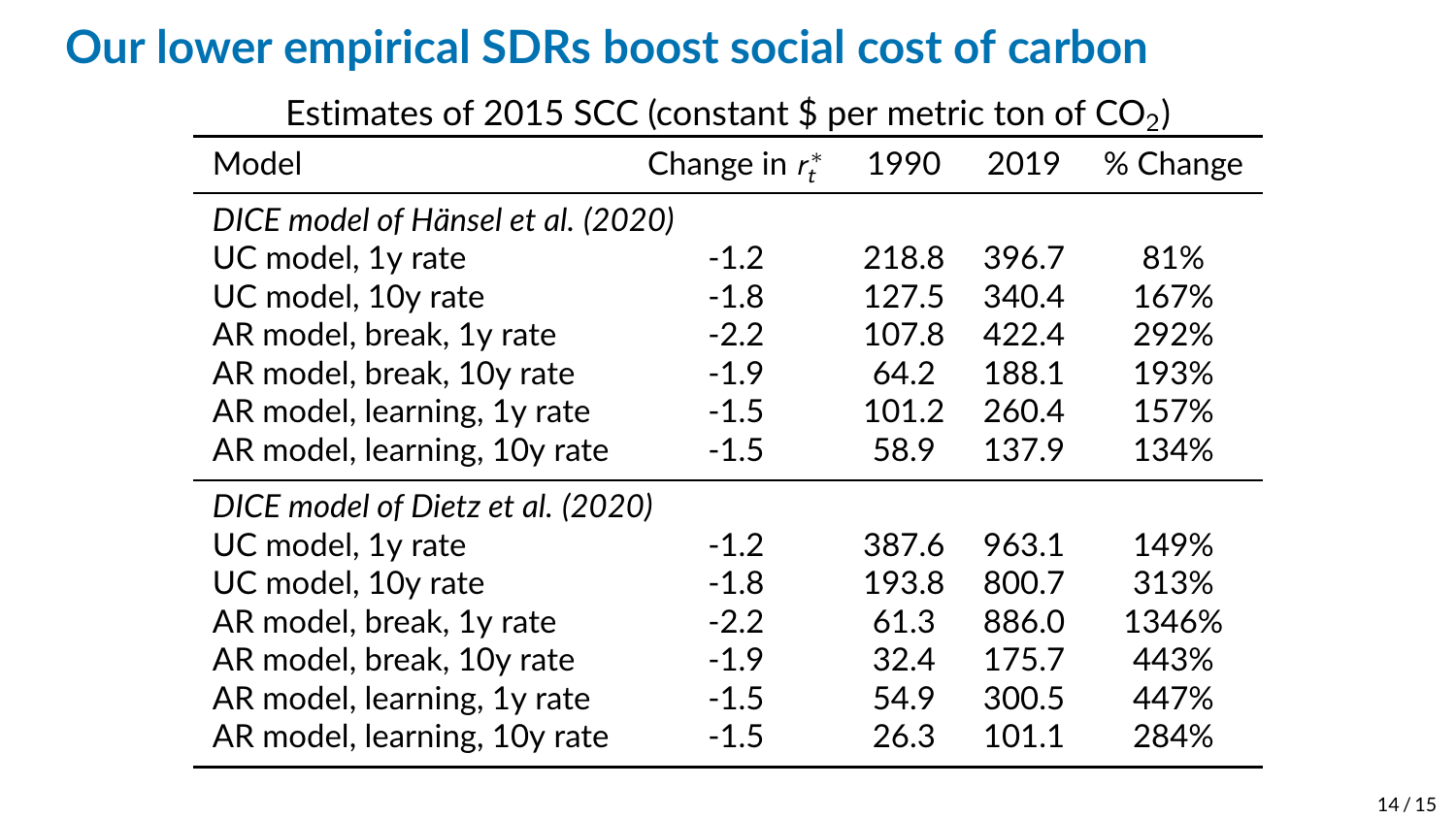## **Conclusion and Outlook**

- Macro-finance shifts important for economics of climate change
- Secular decline in  $r_t^*$  lowers all discount rates and substantially boosts social cost of carbon
	- Lower level and declining term structure of SDRs important consideration for SCC review of Biden administration
- Previously, SDRs from descriptive approach (market rates) significantly higher than from prescriptive approach (normative judgement). Our results bring both approachs into close alignment.
- Future directions
	- Account for risk and adjust SDRs—climate beta
	- Future climate change may lower equilibrium interest rates further. Deeper understanding requires joint modeling of macro-finance trends, the economy and the climate system.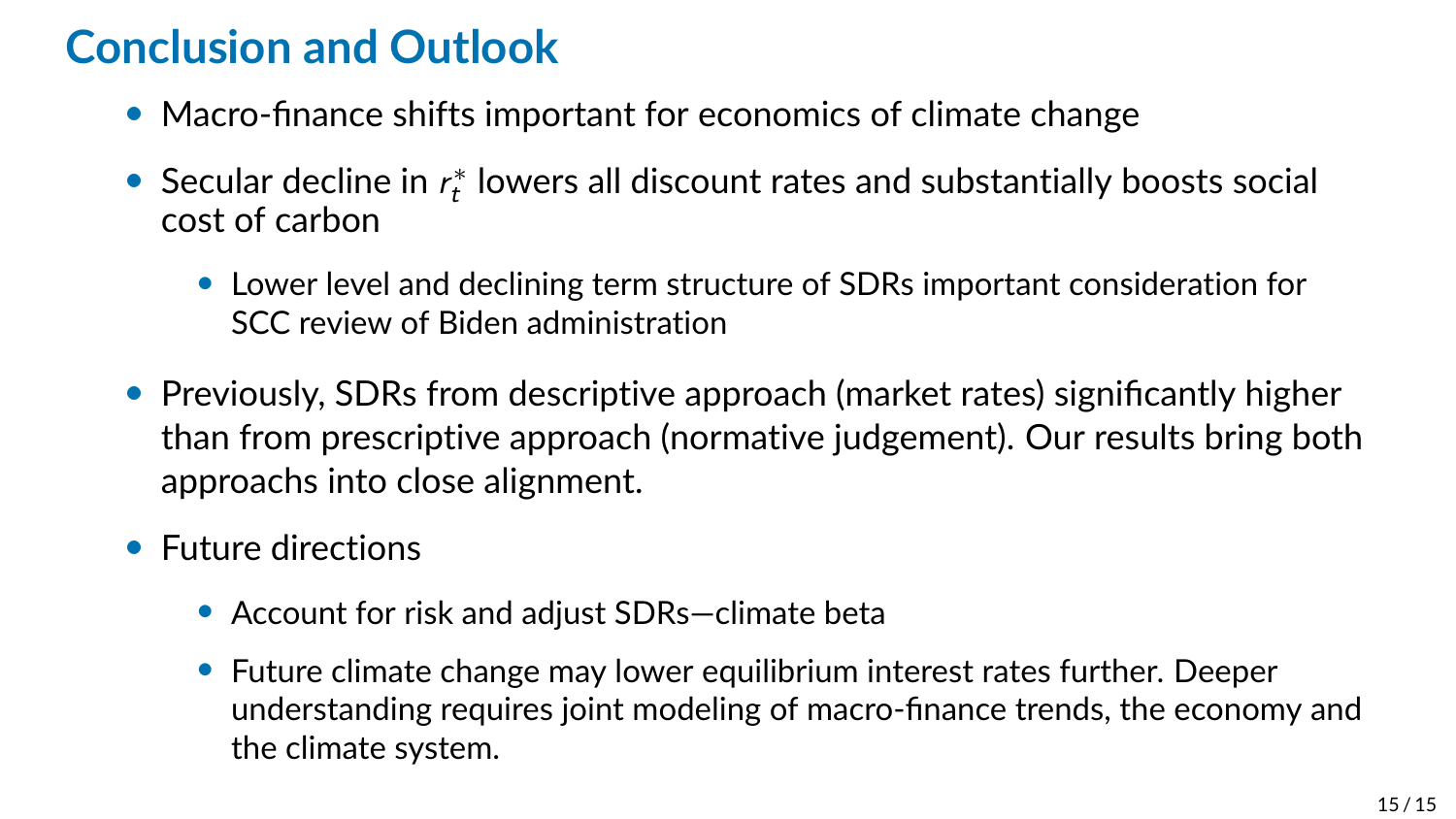# **Alternative** r ∗ <sup>t</sup> **estimates from one-year yield**

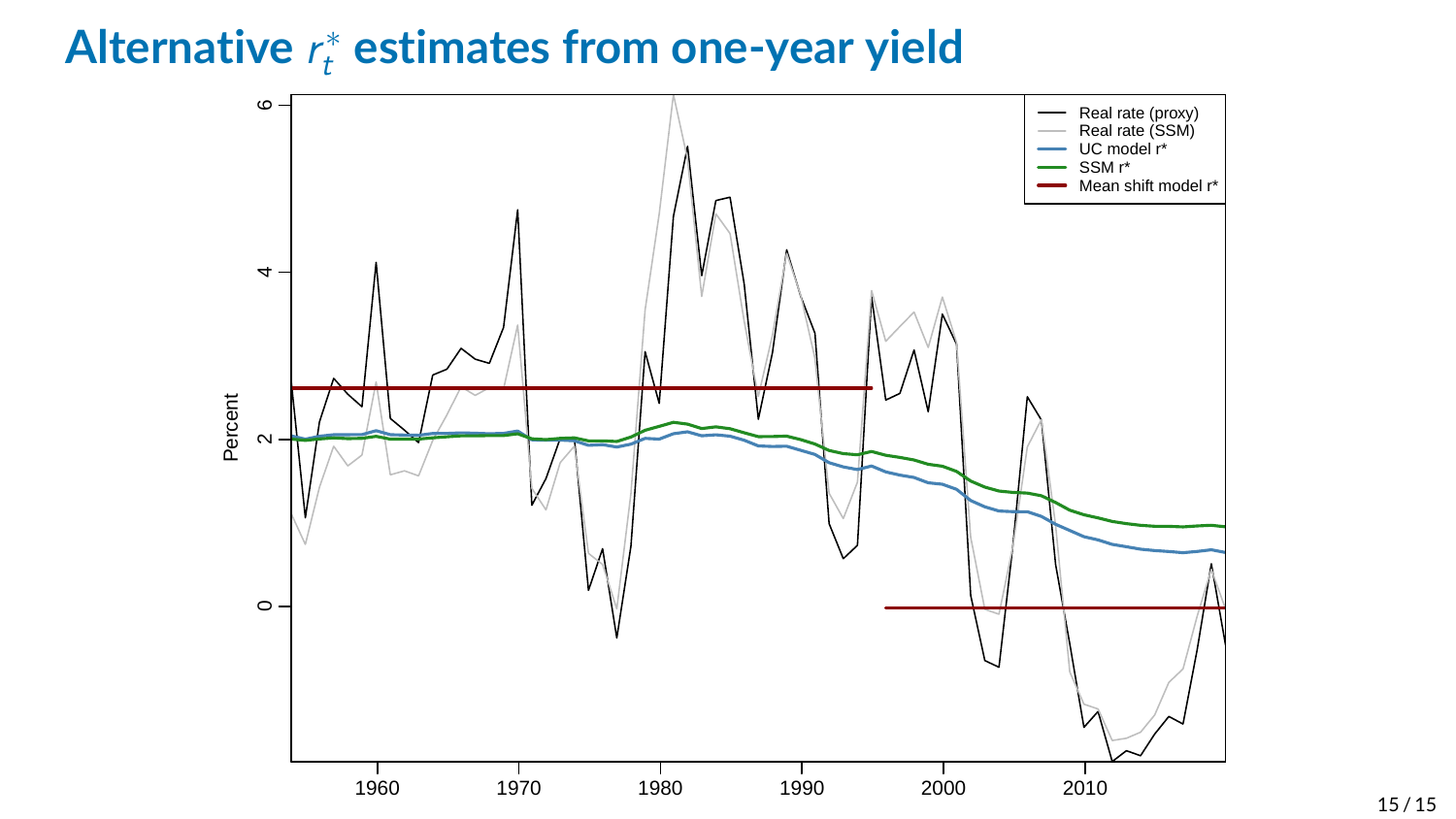# **Alternative** r ∗ <sup>t</sup> **estimates from ten-year yield**

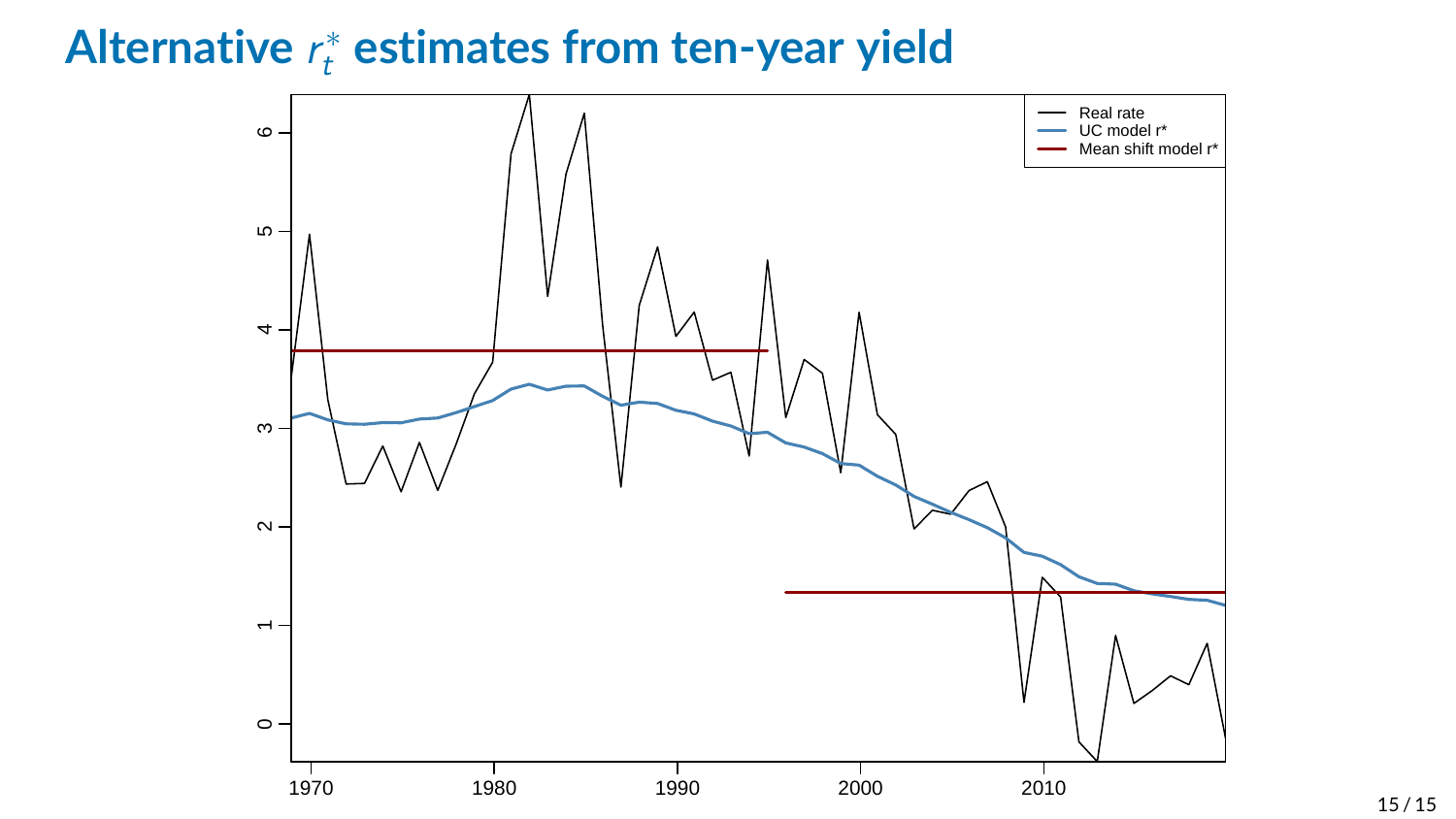#### **Term structure of SDRs without convexity**

Long rates as averages of expected future short rates (UC model for 1y real Treasury yield)

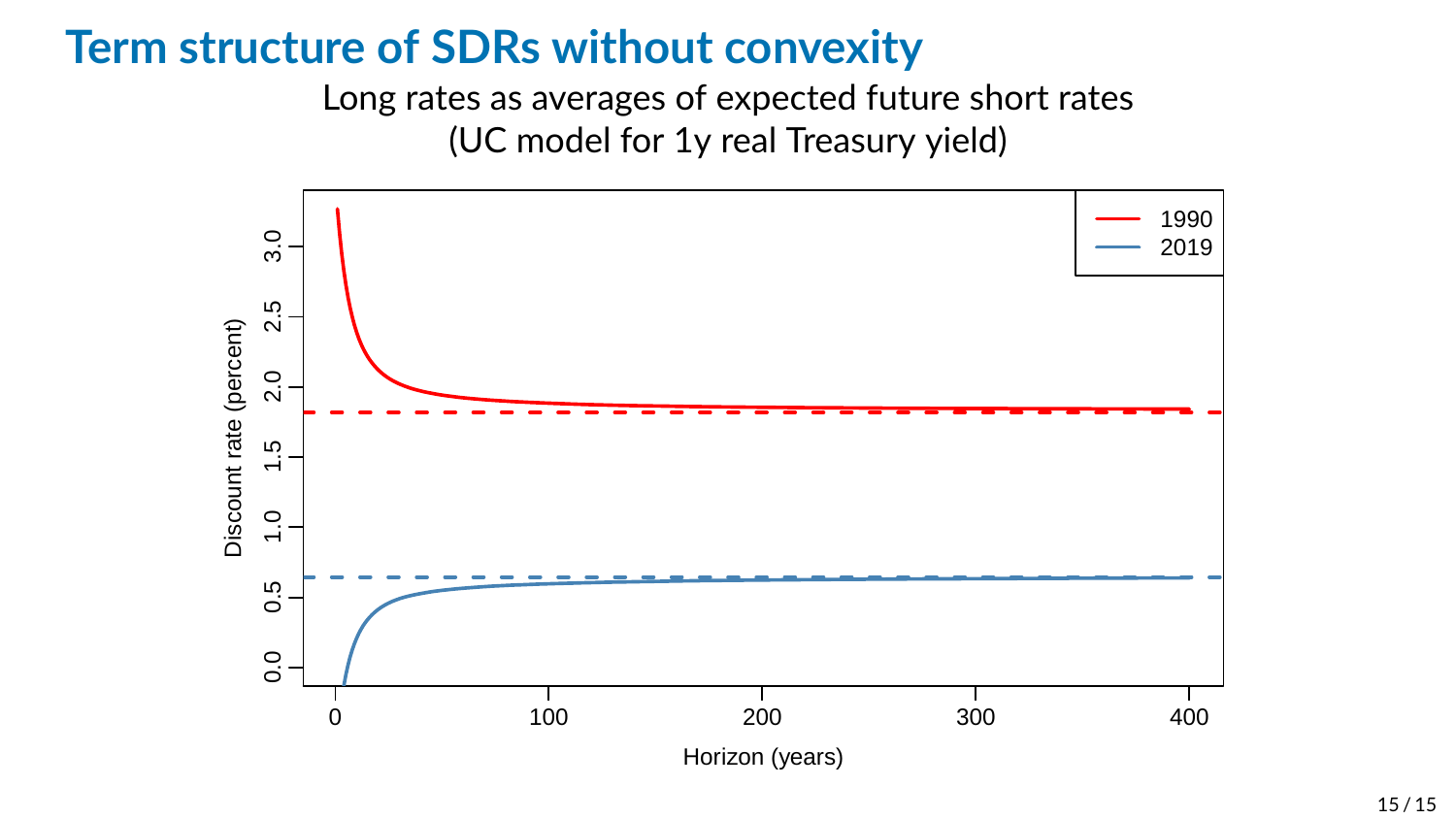#### **Macro-finance estimates show secular decline in** r ∗ t

<span id="page-19-0"></span>